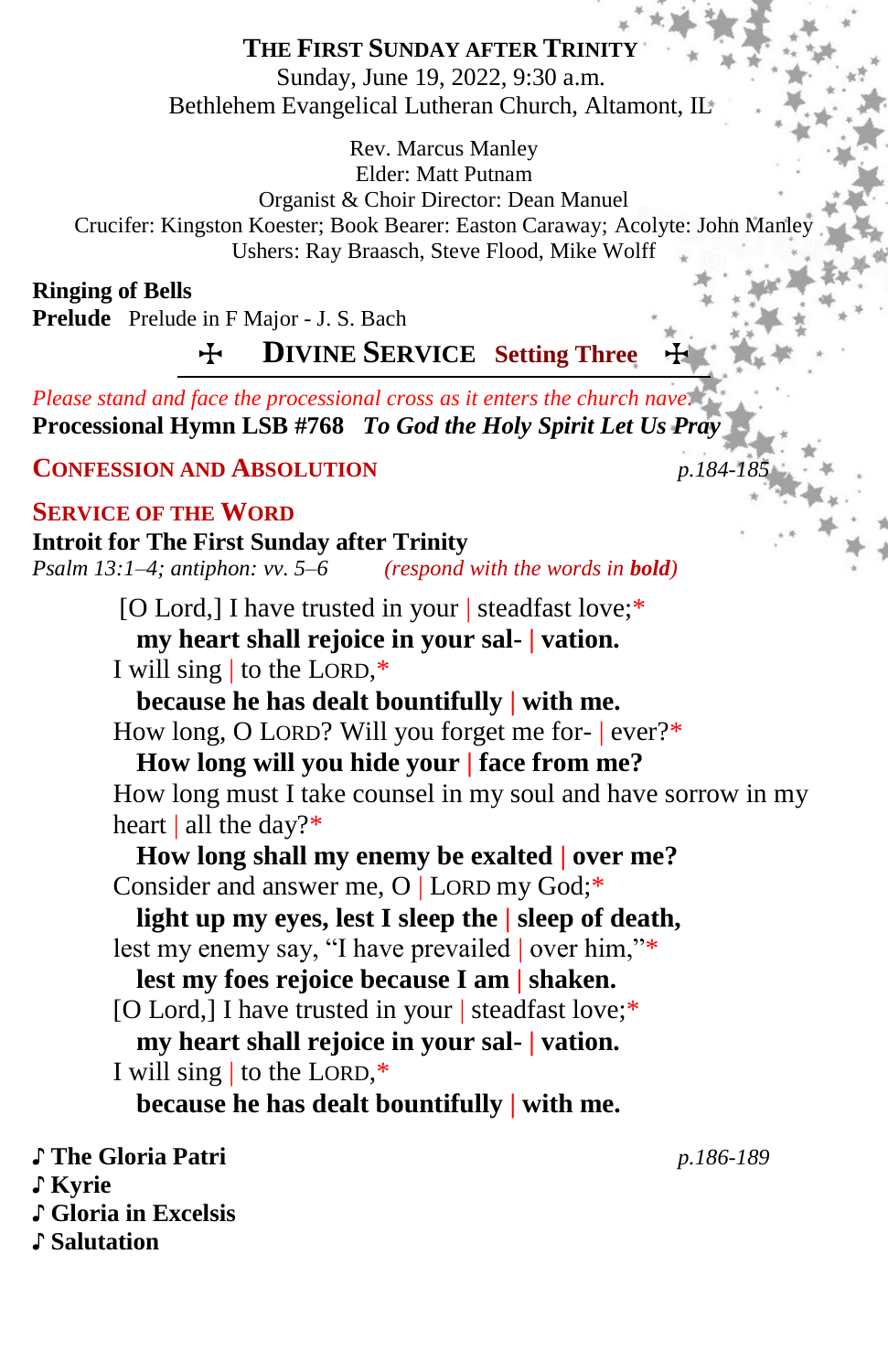# **Collect for The First Sunday after Trinity**

P: Let us pray. O God, the strength of all who trust in You, mercifully accept our prayers; and because through the weakness of our mortal nature we can do no good thing, grant us Your grace to keep Your commandments that we may please You in both will and deed; through Jesus Christ, our Lord, who lives and reigns with You and the Holy Spirit, one God, now and forever.

C ♪ **Amen.**

## *Please be seated*

# **Old Testament Reading:** *Genesis 15:1–6*

<sup>1</sup>After these things the word of the LORD came to Abram in a vision: "Fear not, Abram, I am your shield; your reward shall be very great." <sup>2</sup>But Abram said, "O Lord GOD, what will you give me, for I continue childless, and the heir of my house is Eliezer of Damascus?" <sup>3</sup>And Abram said, "Behold, you have given me no offspring, and a member of my household will be my heir." <sup>4</sup>And behold, the word of the LORD came to him: "This man shall not be your heir; your very own son shall be your heir." <sup>5</sup>And he brought him outside and said, "Look toward heaven, and number the stars, if you are able to number them." Then he said to him, "So shall your offspring be." <sup>6</sup>And he believed the LORD, and he counted it to him as righteousness.

 $\bf{P}$  This is the Word of the Lord. C **Thanks be to God.**

# **Epistle Reading:** *1 John 4:16–21*

 $16$ So we have come to know and to believe the love that God has for us. God is love, and whoever abides in love abides in God, and God abides in him. <sup>17</sup>By this is love perfected with us, so that we may have confidence for the day of judgment, because as he is so also are we in this world.  $18$ There is no fear in love, but perfect love casts out fear. For fear has to do with punishment, and whoever fears has not been perfected in love. <sup>19</sup>We love because he first loved us.  $^{20}$ If anyone says, "I love God," and hates his brother, he is a liar; for he who does not love his brother whom he has seen cannot love God whom he has not seen.  $2<sup>1</sup>$  And this commandment we have from him: whoever loves God must also love his brother.

P This is the Word of the Lord.

C **Thanks be to God.**

# *Please stand*

C *♪ Alleluia. Alleluia. Alleluia* **Holy Gospel:** *Luke 16:19-31*

P The Holy Gospel according to St. Luke, the sixteenth chapter.

C *♪ Glory be to Thee, O Lord.*

<sup>19</sup>[Jesus said:] "There was a rich man who was clothed in purple and fine linen and who feasted sumptuously every day. <sup>20</sup>And at his gate was laid a poor man named Lazarus, covered with sores,  $^{21}$  who desired to be fed with what fell from the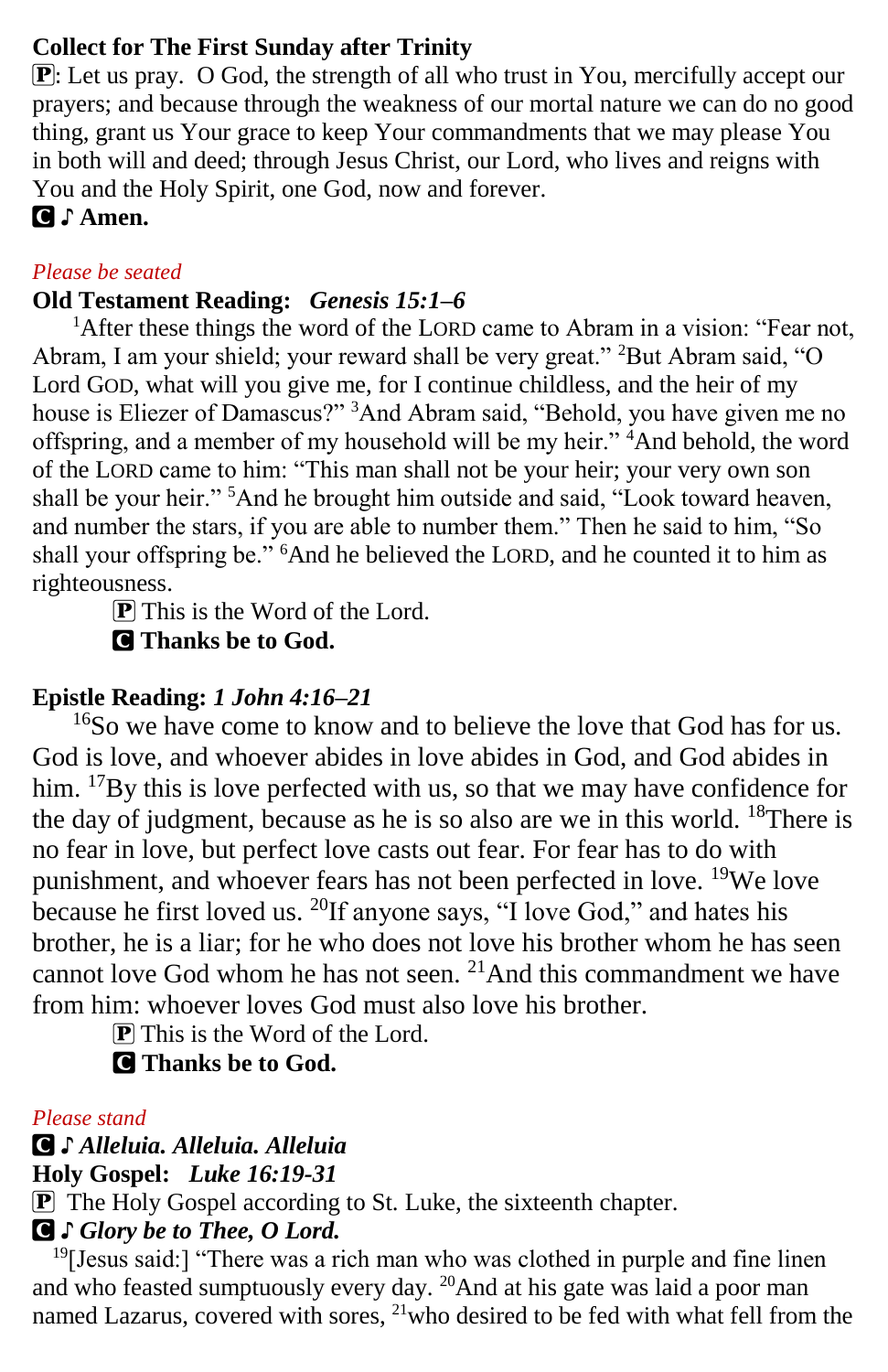rich man's table. Moreover, even the dogs came and licked his sores. <sup>22</sup>The poor man died and was carried by the angels to Abraham's side. The rich man also died and was buried, <sup>23</sup>and in Hades, being in torment, he lifted up his eyes and saw Abraham far off and Lazarus at his side. <sup>24</sup>And he called out, 'Father Abraham, have mercy on me, and send Lazarus to dip the end of his finger in water and cool my tongue, for I am in anguish in this flame.' <sup>25</sup>But Abraham said, 'Child, remember that you in your lifetime received your good things, and Lazarus in like manner bad things; but now he is comforted here, and you are in anguish. <sup>26</sup>And besides all this, between us and you a great chasm has been fixed, in order that those who would pass from here to you may not be able, and none may cross from there to us.' <sup>27</sup>And he said, 'Then I beg you, father, to send him to my father's house— <sup>28</sup>for I have five brothers—so that he may warn them, lest they also come into this place of torment.' <sup>29</sup>But Abraham said, 'They have Moses and the Prophets; let them hear them.' <sup>30</sup>And he said, 'No, father Abraham, but if someone goes to them from the dead, they will repent.' <sup>31</sup>He said to him, 'If they do not hear Moses and the Prophets, neither will they be convinced if someone should rise from the dead."

 $\overline{P}$  This is the Gospel of the Lord.

C **♪ Praise be to Thee, O Christ.**

**Nicene Creed** *(spoken in unison) p. 191*

#### *Please be seated*

**Hymn of the Day LSB #645** *Built on the Rock**(June 2022 Hymn of the Month)*

**Sermon Text: Text: Genesis 15:1-6** Title: "*Threw Faith*" Outline: **WHAT ABOUT… YOUR CHRISTIAN FAITH?** I. The necessity of faith—everyone lives by it. II. The meaning of faith—the trust of the heart. III. The content of faith—Christ's work. IV. The means of faith—the word/promise of God. V. The fruit of faith—love of God and man. VI. The goal of faith – The Father's eternal inheritance.

*Please stand*

♪ **Offertory** *p.192-193*

*Please be seated* **Offering** 

*Please stand as the offering plates are brought forward during the offering hymn* **Offering Hymn #781** *We Give Thee But Thine Own sts. 1 & 2*